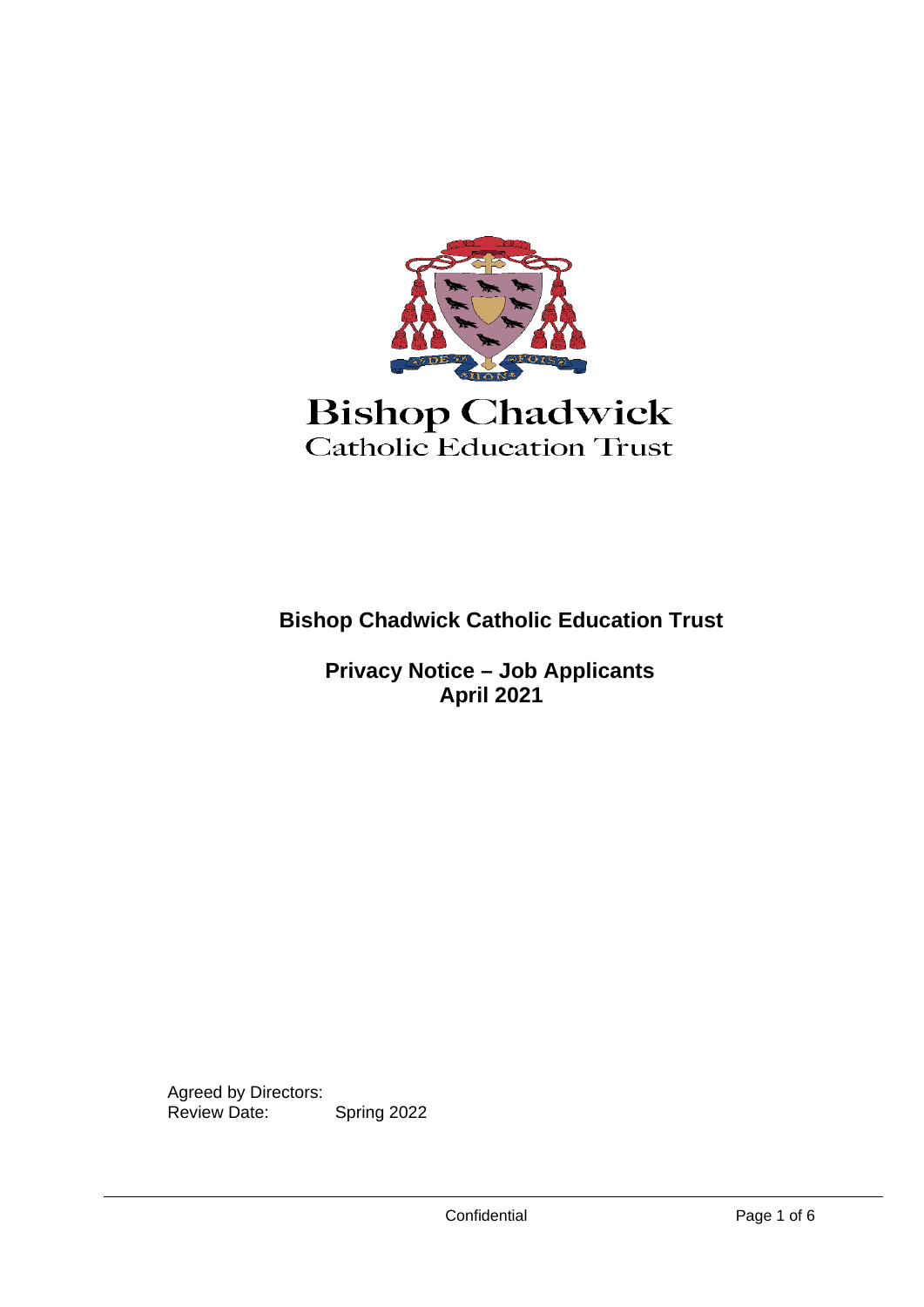# **1. Revision History**

The below table provides the revision history for this document. Each revision has an associated date, issue number, and description of the changes and/or content. The document revisions appear in descending order, with the most-recent iteration appearing first in the table.

| <b>Date</b> | <b>Version</b> | <b>Description</b>    | <b>Author</b>                       |
|-------------|----------------|-----------------------|-------------------------------------|
| 04/02/2021  | 0.a            | <b>Initial Draft</b>  | <b>Karen Latimer</b><br>Data2Action |
| 23/04/2021  | 1.0            | Approved by BCCET COO | <b>Karen Latimer</b><br>Data2Action |
|             |                |                       |                                     |
|             |                |                       |                                     |
|             |                |                       |                                     |

## **2. Document Approval**

| <b>Document Name</b>                        | Privacy Notice – Job Applicants |      |  |
|---------------------------------------------|---------------------------------|------|--|
| <b>Publication Date</b>                     | 23/04/2021                      |      |  |
| <b>Prepared by</b>                          | Karen Latimer Data2Action       |      |  |
| <b>Approval</b><br>(Name &<br>Organization) | Emma Harrison                   | Sign |  |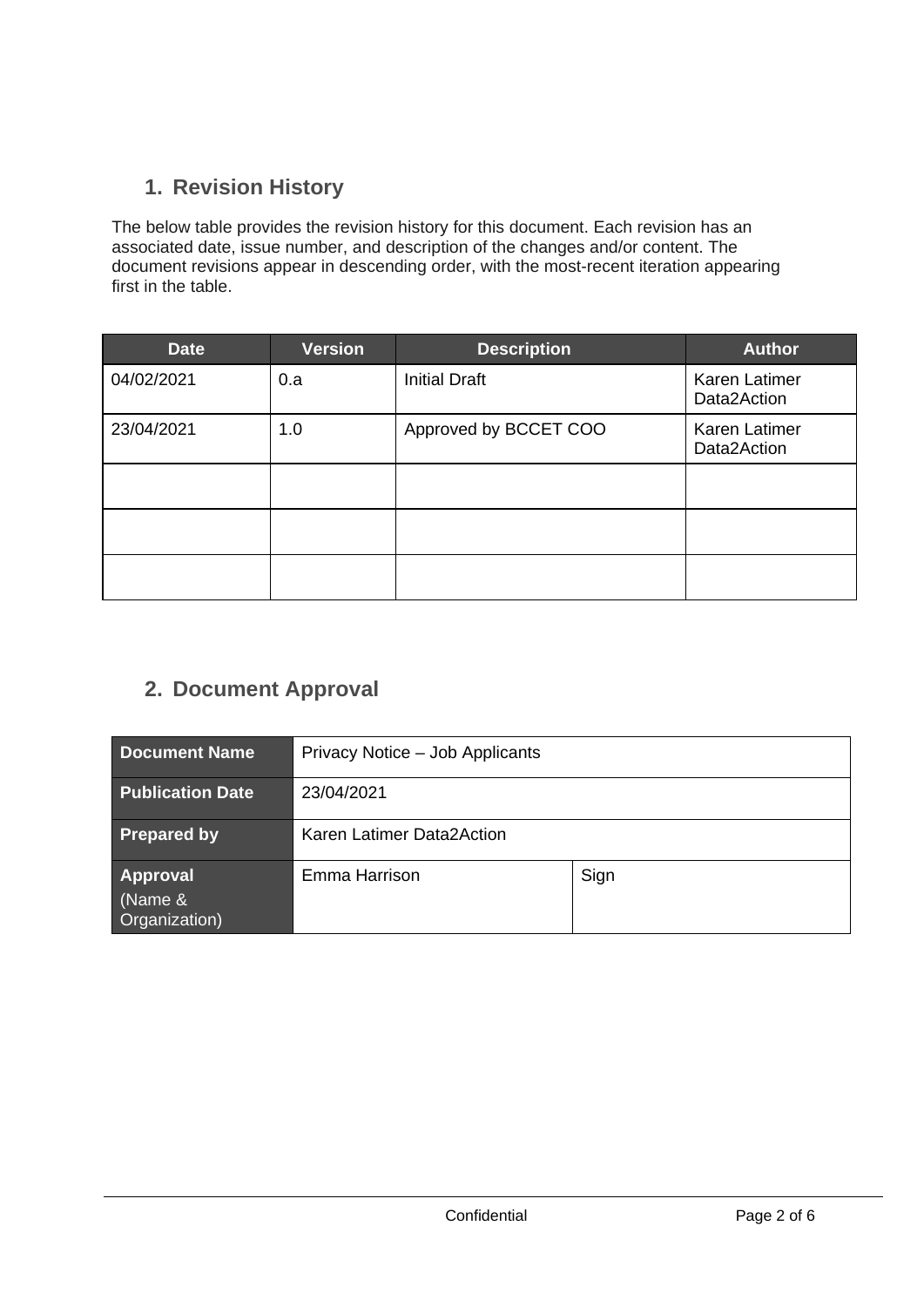## **3. How we use workforce information**

Under UK data protection law, individuals have a right to be informed about how their employer or potential employer uses any personal data held about them. This Privacy Notice explains how we collect, store, and use personal data about individuals applying to work at our schools.

The Bishop Chadwick Catholic Education Trust is the data controller for the purposes of data protection law.

We take the security of your data seriously. We have internal policies and controls in place to ensure that your data is not lost, accidentally destroyed, misused, or disclosed and is not accessed except by its employees and service providers in the performance of their duties.

Successful candidates should refer to our privacy notice for staff regarding information about how their personal data is collected, stored, and used. This policy is available on the Bishop Chadwick Catholic Education Trust website page.

## **4. The categories of information processed**

We may collect, use, store, and share (when appropriate) personal data about you which includes, but is not restricted to:

- Contact details for example name, address, telephone number, email address, date of birth
- Copies of right to work documentation
- References
- Evidence of qualifications
- Employment records, including work history, job titles, training records and Professional Memberships

We may also collect, store, and use information about you that falls into "special categories" of more sensitive personal data. This includes information about (where applicable):

- Race, ethnicity, religious beliefs, sexual orientation, and political opinions.
- Disability and access requirements
- Criminal Convictions

This list is not exhaustive.

## **5. Why we collect this information**

The purpose of processing this data is to aid the recruitment process by:

- Enabling us to establish relevant experience and qualifications
- Facilitating safe recruitment, as part of our safeguarding obligations towards pupils
- Enabling equalities monitoring
- Ensuring that appropriate access arrangements can be provided for candidates that require them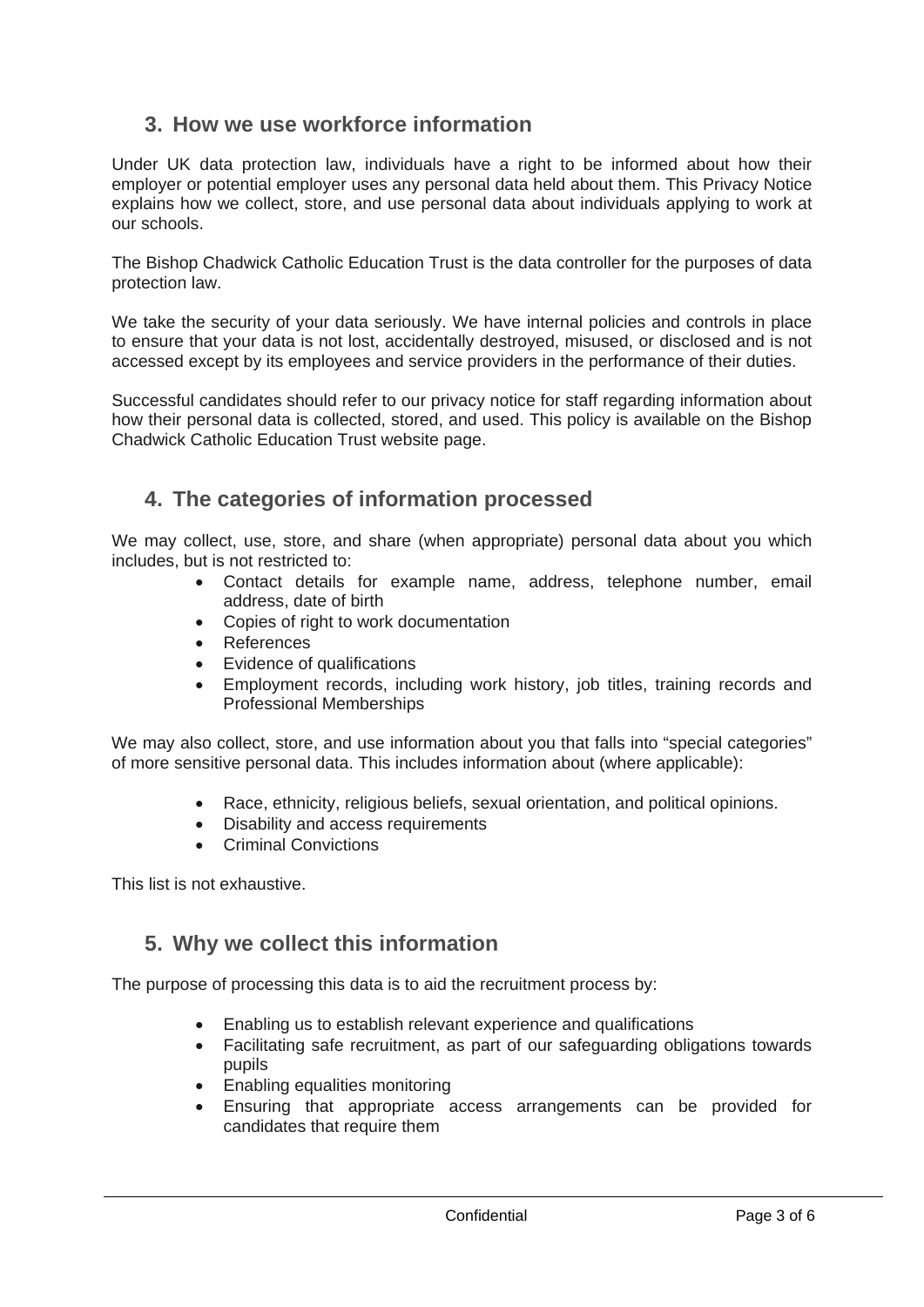# **6. The legal basis for using this information**

We only collect and use personal information about you when the law allows us to. Most commonly, we use it:

- For our legitimate Interests in order to assess you as a viable candidate and to progress you through the recruitment process
- To comply with a legal obligation
- To carry out a task in the public interest
- To meet our contractual obligations, such as any contract of employment we may enter in to with you.

Less commonly, we may also use personal information about you where:

- You have given us consent to use it in a certain way
- We need to protect your vital interests (or someone else's interests)

Where you have provided us with consent to use your data, you may withdraw this consent at any time. We will make this clear when requesting your consent and explain how you go about withdrawing consent if you wish to do so.

## **7. Collecting this information**

Whilst most of the information we collect from you is mandatory, there is some information that you can choose whether to provide to us.

Whenever we seek to collect information from you, we make it clear whether you must provide this information (and if so, what the possible consequences are of not complying), or whether you have a choice.

#### **8. Storing this information**

Personal data we collect as part of the job application process is stored in line with our Data Protection Policy and Data Retention Policy and Schedule. Applications are held for six months and then securely destroyed. Applications for Headteacher posts may be held for longer. Please refer to our Data Retention Policy and Schedule.

#### **9. Who we share this information with**

We do not share information about you with any third party without your consent unless the law and our policies allow us to do so.

Where it is legally required, or necessary (and it complies with data protection law), we may share personal information about you with:

- Our local authority to meet our legal obligations to share certain information with it, such as shortlists of candidates for a headteacher position
- Suppliers and service providers to enable them to provide the service we have contracted them for, such as HR and recruitment support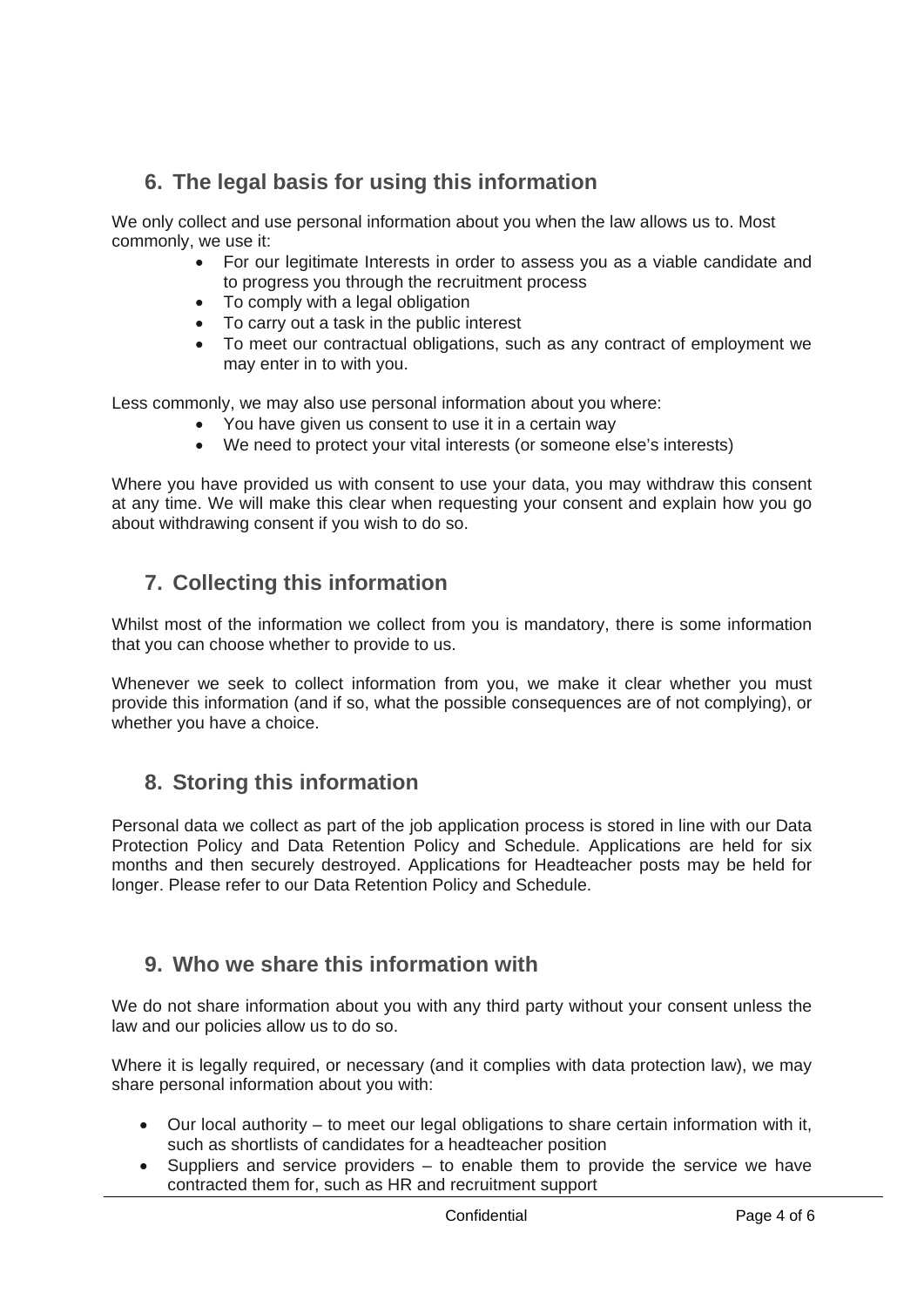- Professional advisers and consultants
- Employment and recruitment agencies

#### **10.Transferring data internationally**

There may be occasions, such as when we enter your data into our internal systems, that your data is transferred outside of the UK. Where this is the case, we will do so in accordance with UK data protection law ensuring your data is protected both during transfer and storage.

## **11.Your rights regarding your data**

Under UK data protection law, individuals have certain rights regarding how their personal data is used and kept safe. You have the right to:

- Request access to the data we hold about you
- Object to the use of your personal data if it would cause, or is causing, damage or distress
- Object to the use of your personal data for decisions being taken by automated means (by a computer or machine, rather than a person)
- In certain circumstances, have inaccurate personal data corrected or your data deleted, destroyed, or restrict further processing

To exercise any of these rights, please contact us at St. John Bosco Catholic Primary, Bradford Avenue, Sunderland SR5 4JW, 0191 5368090, [stjoihn.bosco.primary@schools.sunderland.gov.uk](mailto:stjoihn.bosco.primary@schools.sunderland.gov.uk)

#### **12. Contact us**

Should you wish to exercise any of your rights or should you have any questions, concerns, or you would like more information about anything mentioned in this Privacy Notice, please contact our the school at St. John Bosco Catholic Primary, Bradford Avenue, Sunderland SR5 4JW, 0191 5368090, [stjoihn.bosco.primary@schools.sunderland.gov.uk](mailto:stjoihn.bosco.primary@schools.sunderland.gov.uk) Alternatively you can contact our Data Protection Officer Sarah Burns, via [BCCET\\_DPO@data2action.co.uk.](mailto:BCCET_DPO@data2action.co.uk)

## **13. Complaints**

We take any complaints about our collection and use of your personal information very seriously. If you think that our collection or use of your personal information is unfair, misleading, or inappropriate, or you have any other concern about our data processing, please raise this with us in the first instance.

To make a complaint, please contact us at St. John Bosco Catholic Primary, Bradford Avenue, Sunderland SR5 4JW, 0191 5368090, [stjoihn.bosco.primary@schools.sunderland.gov.uk](mailto:stjoihn.bosco.primary@schools.sunderland.gov.uk) or our data protection officer Sarah Burns via [BCCET\\_DPO@data2action.co.uk.](mailto:BCCET_DPO@data2action.co.uk)

Alternatively, you can make a complaint to the Information Commissioner's Office at: